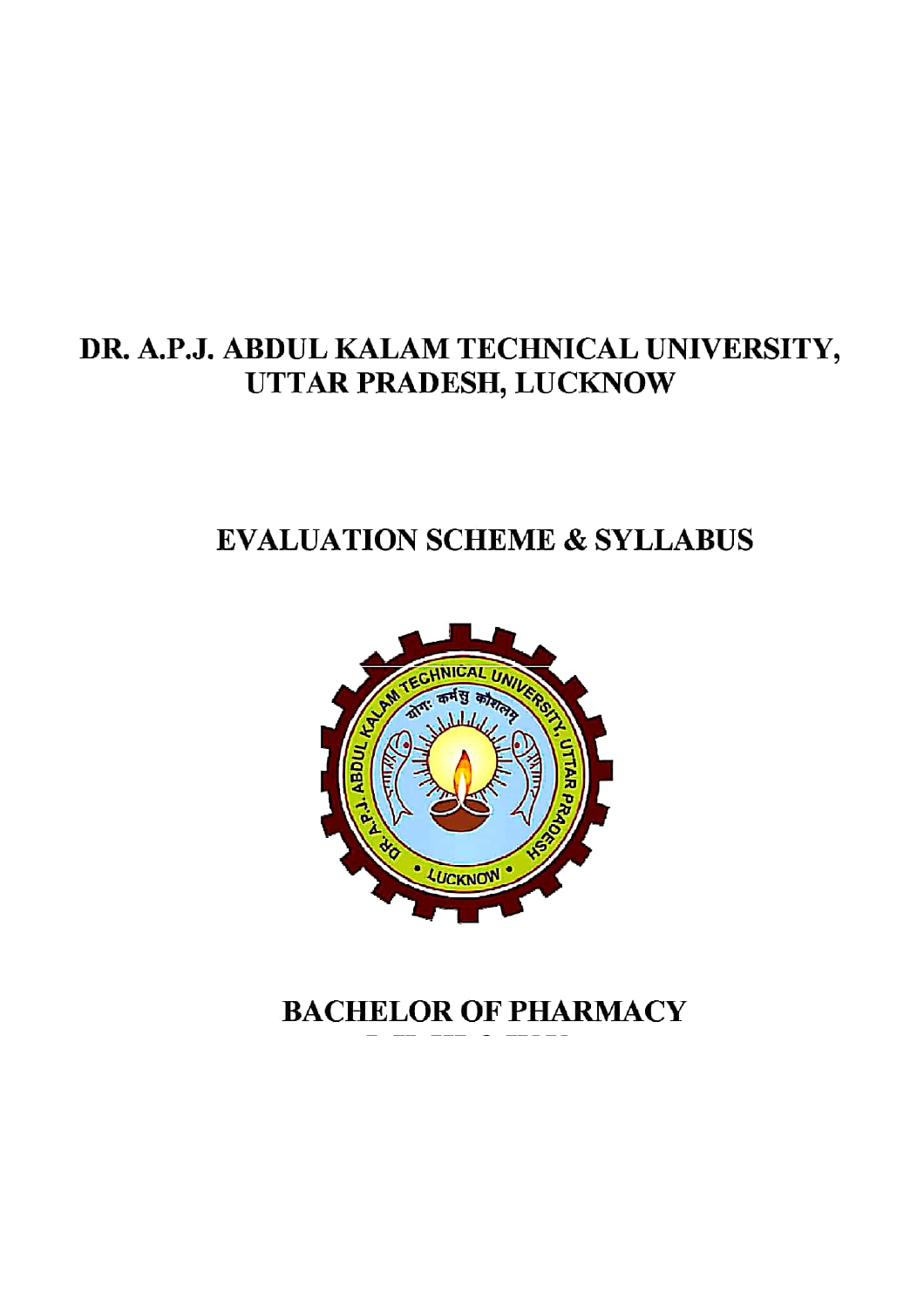#### *ECOND SEMESTER*

| Course<br>Code     | <b>Name of the Course</b>                         | No. of<br>Hours/<br>week | <b>Internal Assessment</b> |                        |                 |              | <b>End Semester Exams</b> |                        | Total        | <b>Credit</b>  |
|--------------------|---------------------------------------------------|--------------------------|----------------------------|------------------------|-----------------|--------------|---------------------------|------------------------|--------------|----------------|
|                    |                                                   |                          | <b>Continuous</b>          | <b>Sessional Exams</b> |                 | <b>Total</b> | <b>Marks</b>              | <b>Duration</b>        | <b>Marks</b> | <b>Points</b>  |
|                    |                                                   |                          | Mode                       | <b>Marks</b>           | <b>Duration</b> |              |                           |                        |              |                |
| <b>BP201T</b>      | Human Anatomy and Physiology II<br>$-$ Theory     | $\overline{4}$           | 10                         | 15                     | 1 <sub>hr</sub> | 25           | 75                        | 3 Hrs                  | 100          | $\overline{4}$ |
| <b>BP202T</b>      | Pharmaceutical Organic Chemistry I<br>$-$ Theory  | $\overline{4}$           | 10                         | 15                     | 1 <sub>hr</sub> | 25           | 75                        | 3 Hrs                  | 100          | $\overline{4}$ |
| <b>BP203T</b>      | Biochemistry-Theory                               | $\overline{4}$           | 10                         | 15                     | $1$ Hr          | 25           | 75                        | 3 Hrs                  | 100          | $\overline{4}$ |
| <b>BP204T</b>      | Pathophysiology-Theory                            | 4                        | 10                         | 15                     | 1 <sub>hr</sub> | 25           | 75                        | 3 Hrs                  | 100          | $\overline{4}$ |
| <b>BP205T</b>      | Computer Applications in Pharmacy-<br>Theory      | $\overline{3}$           | 25                         | 50                     | 2 Hrs           | 75           | $---$                     | $---$                  | 75           | $\overline{3}$ |
| <b>BP206T</b>      | Environmental Sciences - Theory                   | 3                        | 25                         | 50                     | 2 Hrs           | 75           | $--$                      | $\qquad \qquad \cdots$ | 75           | $\mathfrak{Z}$ |
| <b>BP207P</b>      | Human Anatomy and Physiology II<br>- Practical    | $\overline{4}$           | 5                          | 10                     | 4 Hrs           | 15           | 35                        | 4 Hrs                  | 50           | $\overline{2}$ |
| <b>BP208P</b>      | Pharmaceutical Organic Chemistry I<br>- Practical | $\overline{4}$           | 5                          | 10                     | 4 Hrs           | 15           | 35                        | 4 Hrs                  | 50           | $\overline{2}$ |
| BP <sub>209P</sub> | Biochemistry-Practical                            | $\overline{4}$           | 5                          | 10                     | 4 Hrs           | 15           | 35                        | 4 Hrs                  | 50           | $\overline{2}$ |
| <b>BP210P</b>      | Computer Applications in Pharmacy<br>- Practical  | $\overline{2}$           | 10                         | 15                     | 2 Hrs           | 25           | $---$                     | $---$                  | 25           |                |
|                    | <b>Total</b>                                      | 36                       | 115                        | 205                    | 22 Hrs          | 320          | 405                       | 24 Hrs                 | 725          | 29             |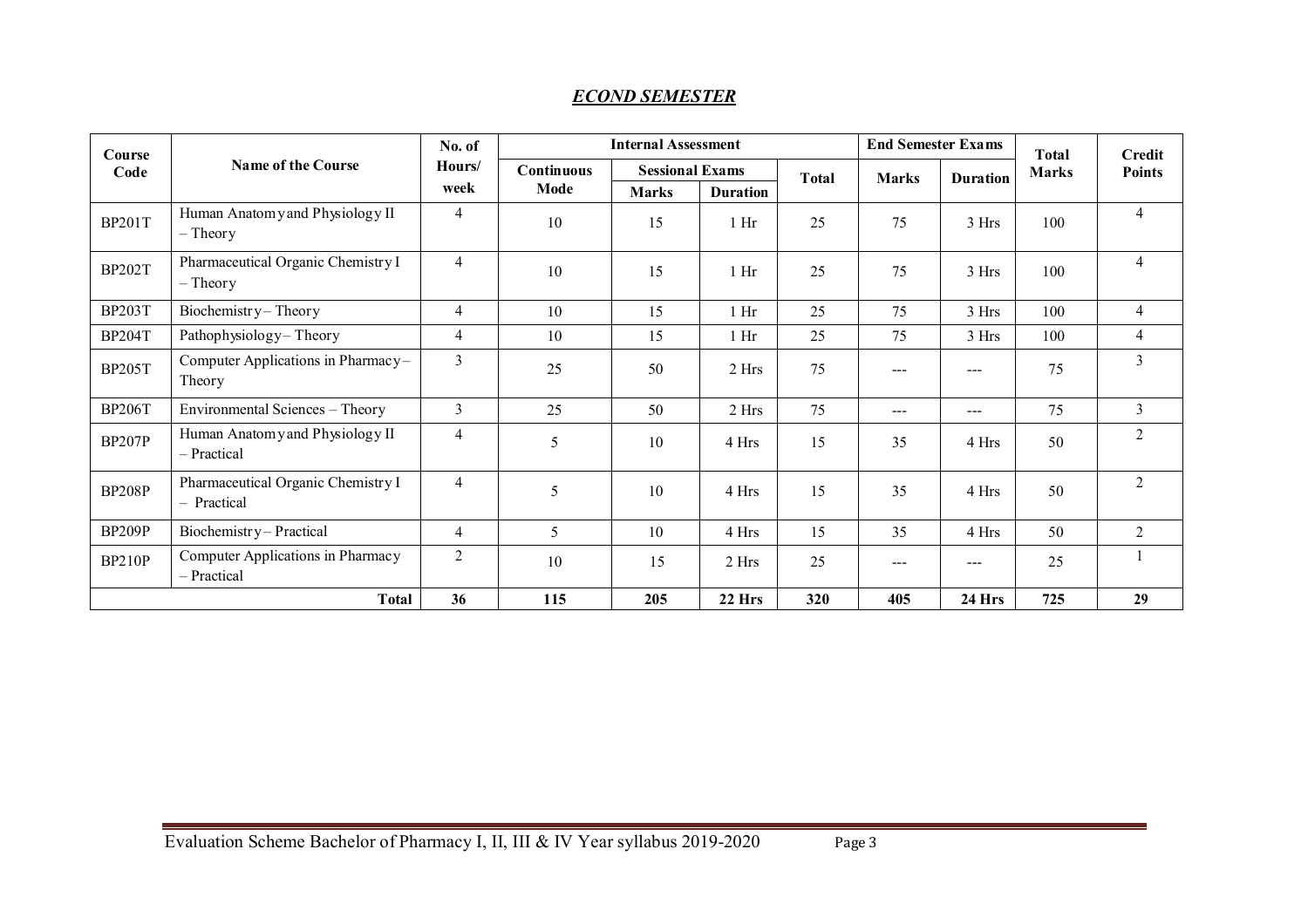**Semester II**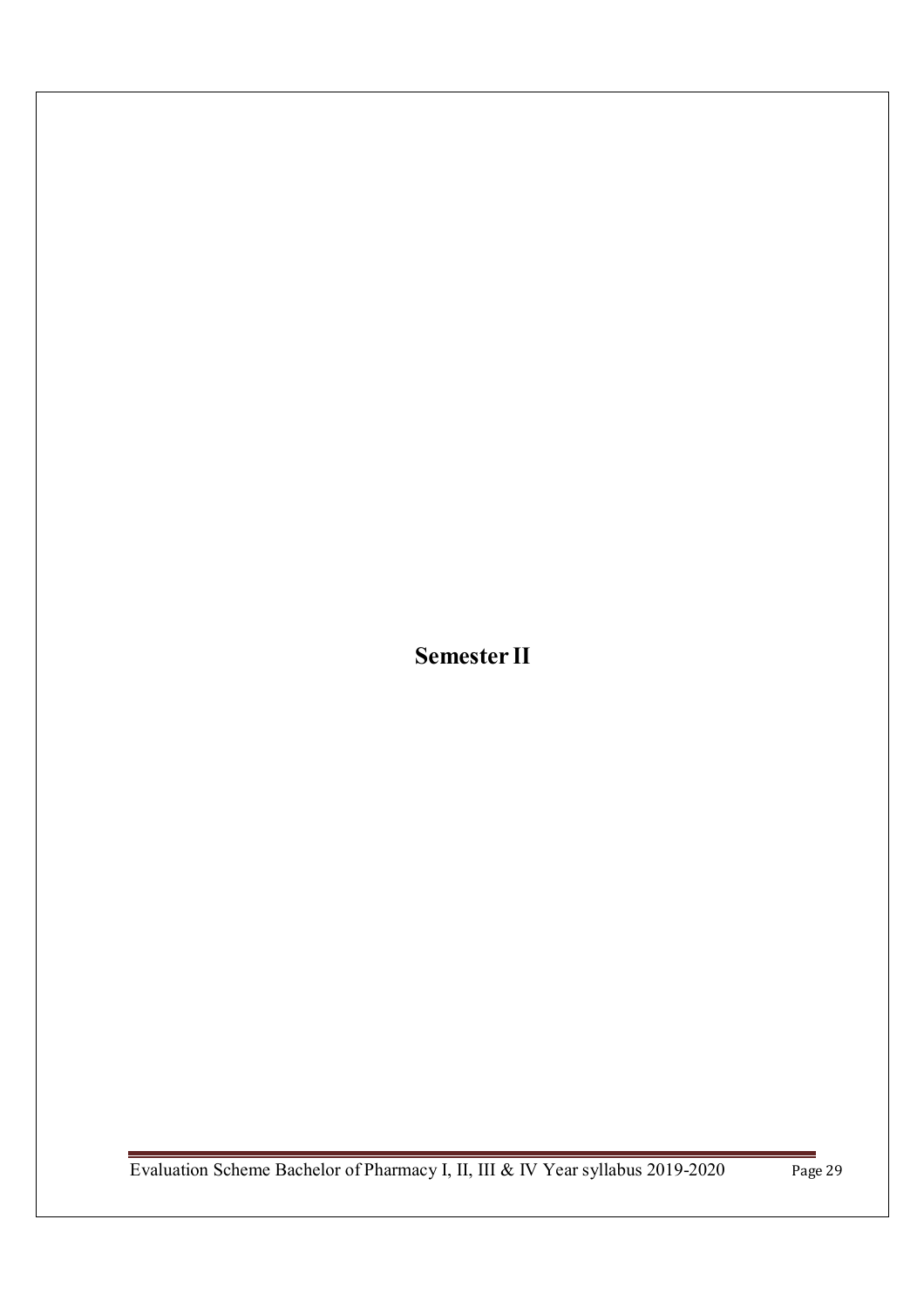### **BP201T. HUMAN ANATOMY AND PHYSIOLOGY-II (Theory)**

#### **Course Content:**

#### **Unit-I 10 hours**

#### **Nervous system**

Organization of nervous system, neuron, neuroglia, classification and properties of nerve fiber, electrophysiology, action potential, nerve impulse, receptors, synapse, neurotransmitters.

Central nervous system: Meninges, ventricles of brain and cerebrospinal fluid. Structure and functions of brain (cerebrum, brain stem, cerebellum), spinal cord (gross structure, functions of afferent and efferent nerve tracts, reflex activity).

#### **Unit II 06 hours**

**Digestive system**: Anatomy of GI Tract with special reference to anatomy and functions of stomach, (Acid production in the stomach, regulation of acid production through parasympathetic nervous system, pepsin role in protein digestion) small intestine and large intestine, anatomy and functions of salivary glands, pancreas and liver, movements of GIT, digestion and absorption of nutrients and disorders of GIT.

**Energetics**: Formation and role of ATP, Creatinine Phosphate and BMR.

#### **Unit-III** 10 hours

#### **Respiratory system**

Anatomy of respiratory system with special reference to anatomy of lungs, mechanism of respiration, regulation of respiration.

Lung Volumes and capacities transport of respiratory gases, artificial respiration, and resuscitation methods.

**Urinary system**: Anatomy of urinary tract with special reference to anatomy of kidney and nephrons, functions of kidney and urinary tract, physiology of urine formation, micturition reflex and role of kidneys in acid base balance, role of RAS in kidney and disorders of kidney.

**Endocrine system**: Classification of hormones, mechanism of hormone action, structure and functions of pituitary gland, thyroid gland, parathyroid gland, adrenal gland, pancreas, pineal gland, thymus and their disorders.

### **Unit-V 09 hours**

**Reproductive system**: Anatomy of male and female reproductive system, Functions of male and female reproductive system, sex hormones, physiology of menstruation, fertilization, spermatogenesis, oogenesis, pregnancy and parturition.

**Introduction to genetics**: Chromosomes, genes and DNA, protein synthesis, genetic pattern of inheritance.

Evaluation Scheme Bachelor of Pharmacy I, II, III & IV Year syllabus 2019-2020 Page 30

### **Unit-IV 10 hours**

# **45 Hours**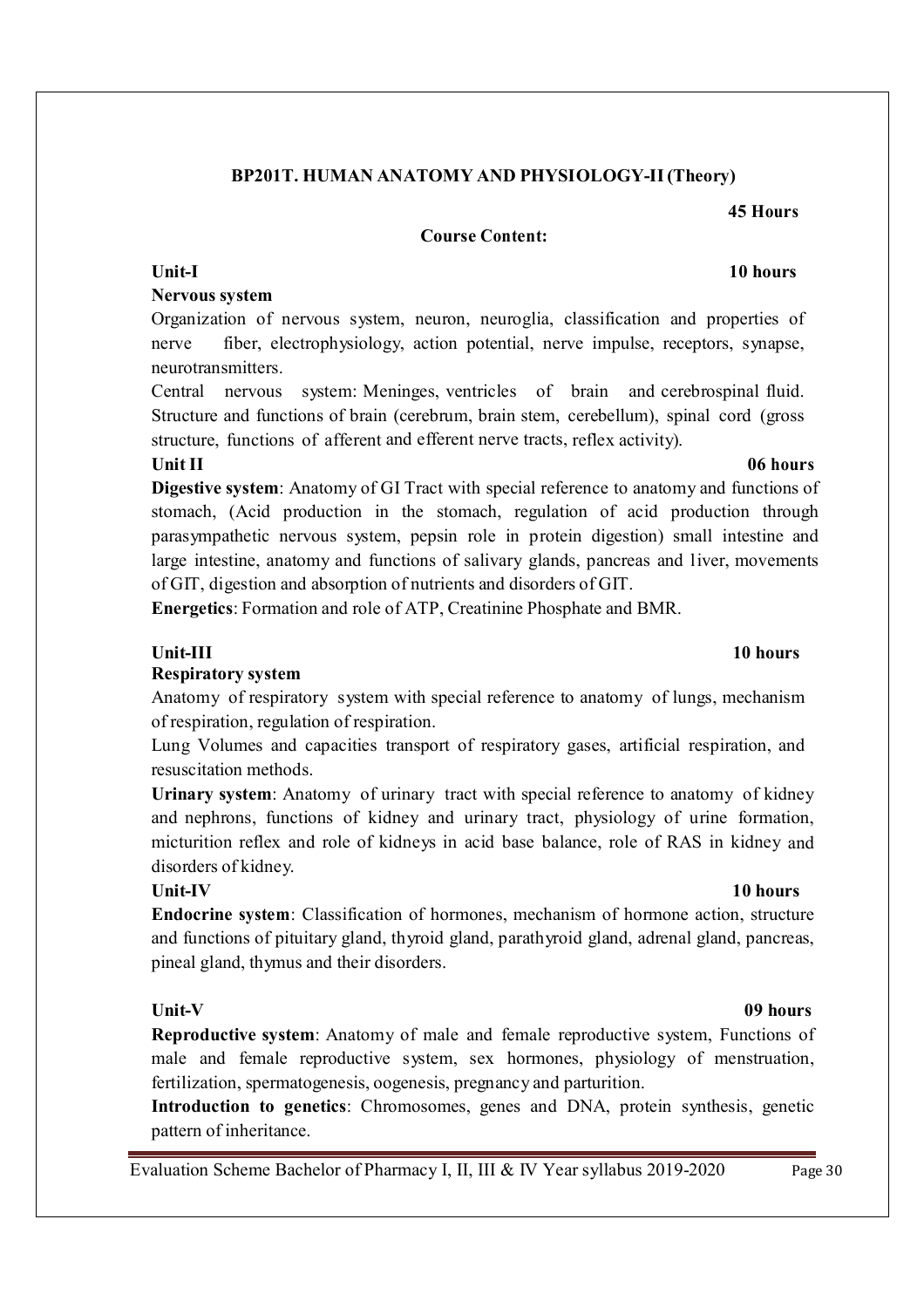### **BP207P. HUMAN ANATOMY AND PHYSIOLOGY-II (Practical)**

#### **4 Hours/week**

- 1. To study the integumentary and special senses using specimen, models, etc.
- 2. To study the nervous system using specimen, models, etc.
- 3. To study the endocrine system using specimen, models, etc.
- 4. To demonstrate the general neurological examination.
- 5. To demonstrate the function of olfactory nerve.
- 6. To examine the different types of taste.
- 7. To demonstrate the visual acuity.
- 8. To demonstrate the reflex activity.
- 9. Recording of body temperature.
- 10. To demonstrate positive and negative feedback mechanism.
- 11. Determination of tidal volume and vital capacity.
- 12. Study of digestive, respiratory, cardiovascular systems, urinary and reproductive systems with the help of models, charts and specimens.
- 13. Recording of basal mass index.
- 14. Study of family planning devices and pregnancy diagnosis test.
- 15. Demonstration of total blood count by cell analyzer.
- 16. Permanent slides of vital organs and gonads.

#### **Recommended Books (Latest Editions)**

- Anatomy and Physiology in Health and Illness by Kathleen J.W. Wilson, Churchill Livingstone, New York.
- Best and Taylor's Physiological Basis of Medical Practice by Best, Charles Herbert, Taylor, Norman Burke, John Bernard,  $12<sup>th</sup>$  edition; William and Wilkins, Baltimore.
- Textbook of Medical Physiology by Arthur C, Guyton and John. E. Hall. Miamisburg, Ohio, U.S.A.
- Principles of Anatomy and Physiology by Tortora Grabowski. Palmetto, GA, U.S.A.
- Pharmacotherapy- A Pathophysiological Approach by Dipiro J.L., Elsevier, Amsterdam.
- Human Anatomy, Regional & Applied Part I, II & III by Chaurasia B.D, CBS Publishers & Distributors, New Delhi.
- Anatomy and Physiology in Health and Illness by Ross and Wilson, Churchill Livingstone, London.
- Essentials of Anatomy and Physiology by Seeley R.R., Stephens T.D. and Tate, P., McGraw-Hill, New York.
- Human Physiology, Volume 1 and 2 by Dr. C.C. Chatterjee, Academic Publishers Kolkata.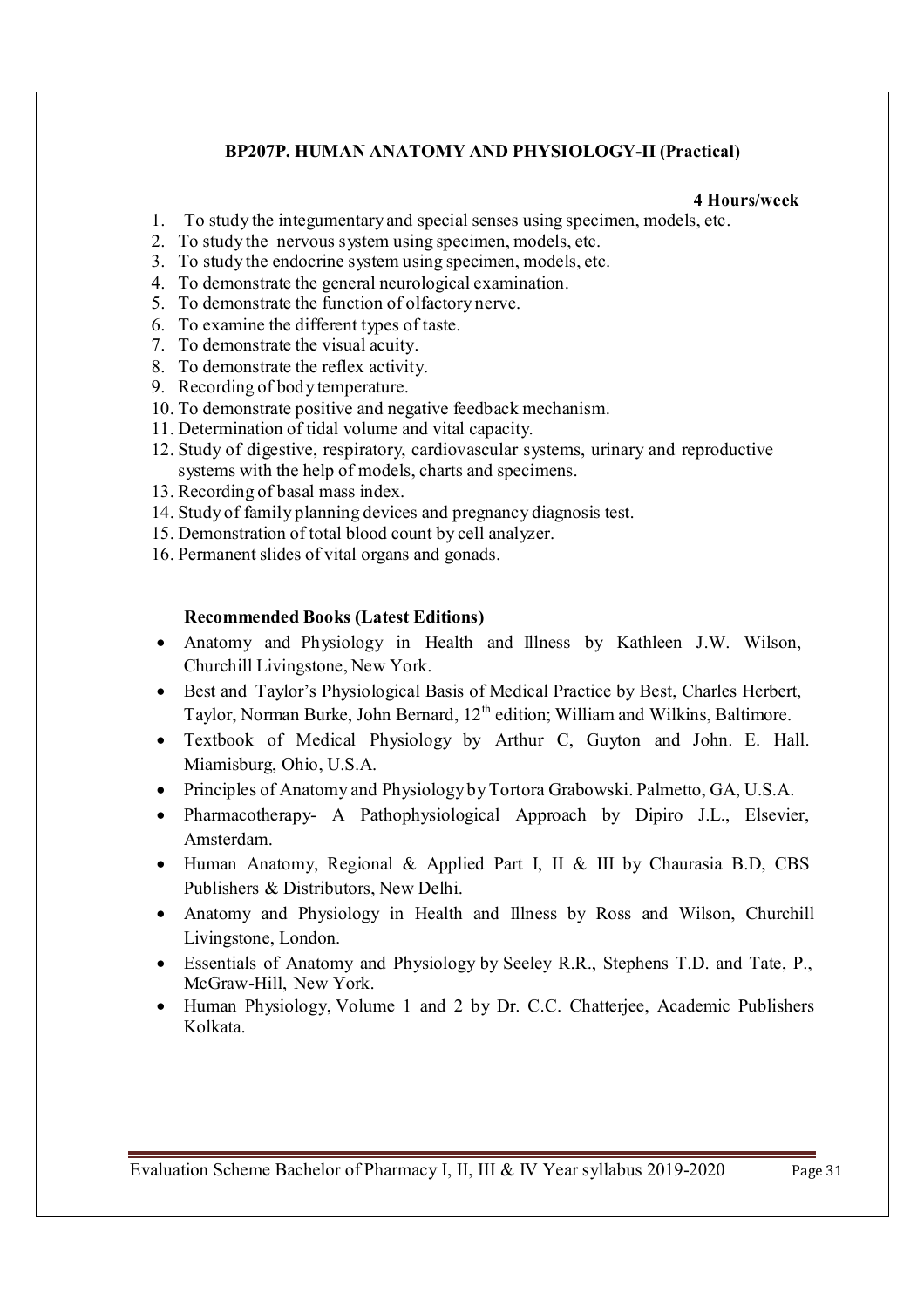### **BP202T. PHARMACEUTICAL ORGANIC CHEMISTRY-I (Theory)**

**45 Hours**

#### **Course Content**:

General methods of preparation and reactions of compounds superscripted with asterisk (\*) to be explained. To emphasize on definition, types, classification, principles/mechanisms, applications, examples and differences.

#### **Unit-I 07 Hours**

**Classification, Nomenclature and Isomerism**: Classification of Organic Compounds, Common and IUPAC systems of nomenclature of organic compounds (up to 10 Carbons open chain and carbocyclic compounds). Structural isomerism in organic compounds.

#### **Unit II** 10 Hours

#### **Alkanes\*, Alkenes\* and Conjugated dienes\***

sp<sup>3</sup> hybridization in alkanes, Halogenation of alkanes, uses of paraffins. Stabilities of alkenes,  $sp^2$  hybridization in alkenes.

 $E_1$  and  $E_2$  reactions – Kinetics, order of reactivity of alkyl halides, rearrangement of carbocations, Saytzeff's orientation and evidences.  $E_1$  verses  $E_2$  reactions, Factors affecting  $E_1$  and  $E_2$  reactions. Ozonolysis, electrophilic addition reactions of alkenes, Markownikoff's orientation, free radical addition reactions of alkenes, Anti-Markownikoff's orientation.

Stability of conjugated dienes, Diel-Alder, electrophilic addition, free radical addition reactions of conjugated dienes, allylic rearrangement.

#### **Alkyl halides\***

 $SN<sub>1</sub>$  and  $SN<sub>2</sub>$  reactions - kinetics, order of reactivity of alkyl halides, stereochemistry and rearrangement of carbocations.  $SN_1$  versus  $SN_2$  reactions, Factors affecting  $SN_1$  and SN<sub>2</sub> reactions.

Structure and uses of ethyl chloride, chloroform, trichloroethylene, tetrachloroethylene, dichloromethane, tetrachloromethane and iodoform.

 **Alcohols\*-** Qualitative tests, Structure and uses of Ethyl alcohol, Methyl alcohol, chlorobutanol, Cetosteryl alcohol, Benzyl alcohol, Glycerol, Propylene glycol.

### **Unit III** 10 Hours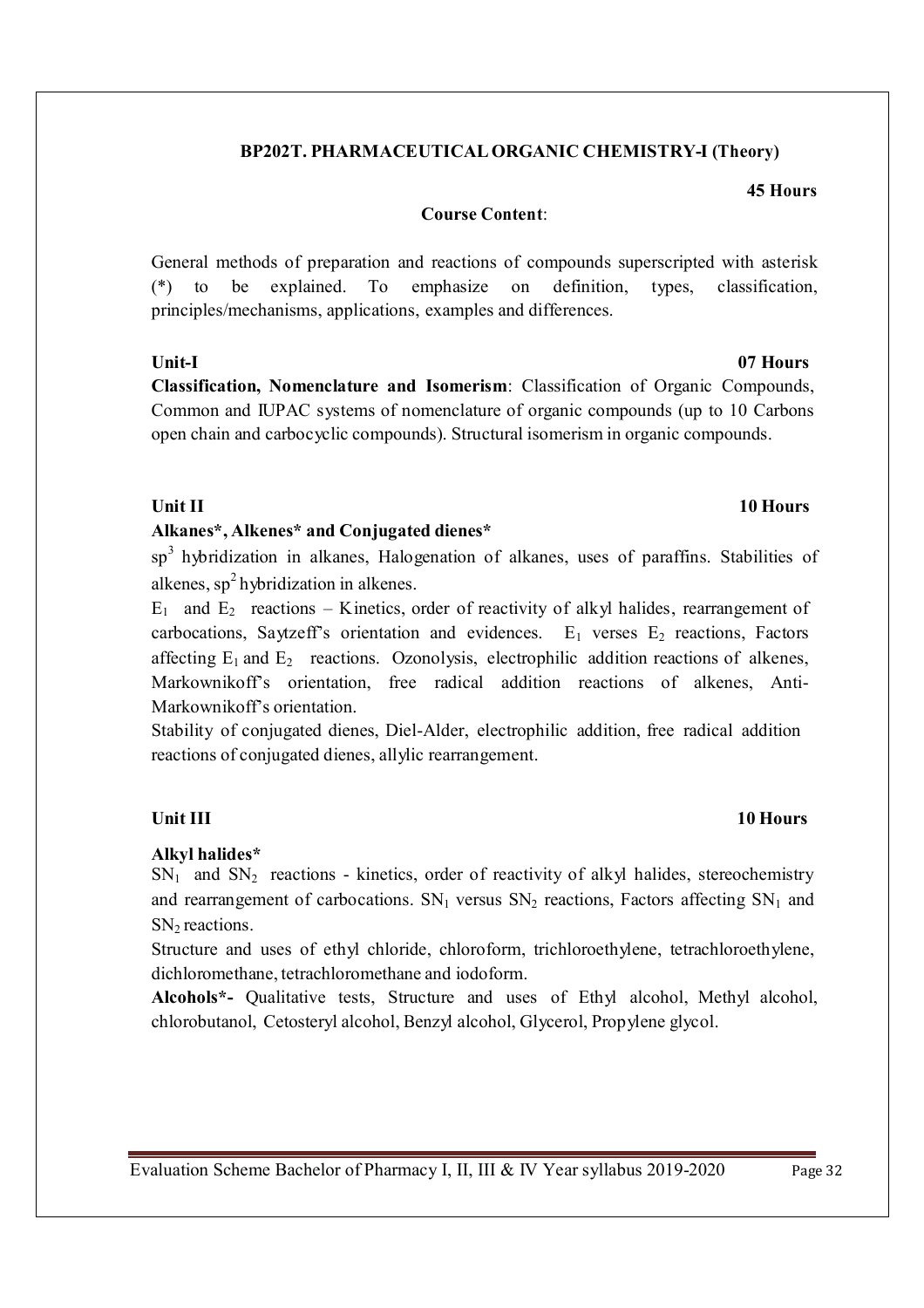### **Unit-IV 10 Hours**

#### **Carbonyl compounds\* (Aldehydes and ketones)**

Nucleophilic addition, Electromeric effect, aldol condensation, Crossed Aldol condensation, Cannizzaro reaction, Crossed Cannizzaro reaction, Benzoin condensation, Perkin condensation, qualitative tests, Structure and uses of Formaldehyde, Paraldehyde, Acetone, Chloral hydrate, Hexamine, Benzaldehyde, Vanillin, Cinnamaldehyde.

#### **Unit-V 08 Hours**

**Carboxylic acids\***: Acidity of carboxylic acids, effect of substituents on acidity, inductive effect and qualitative tests for carboxylic acids, amide and ester.

Structure and Uses of Acetic acid, Lactic acid, Tartaric acid, Citric acid, Succinic acid. Oxalic acid, Salicylic acid, Benzoic acid, Benzyl benzoate, Dimethyl phthalate, Methyl salicylate and Acetyl salicylic acid.

**Aliphatic amines\*:** Basicity, effect of substituent on Basicity. Qualitative test, Structure and uses of Ethanolamine, Ethylenediamine, Amphetamine.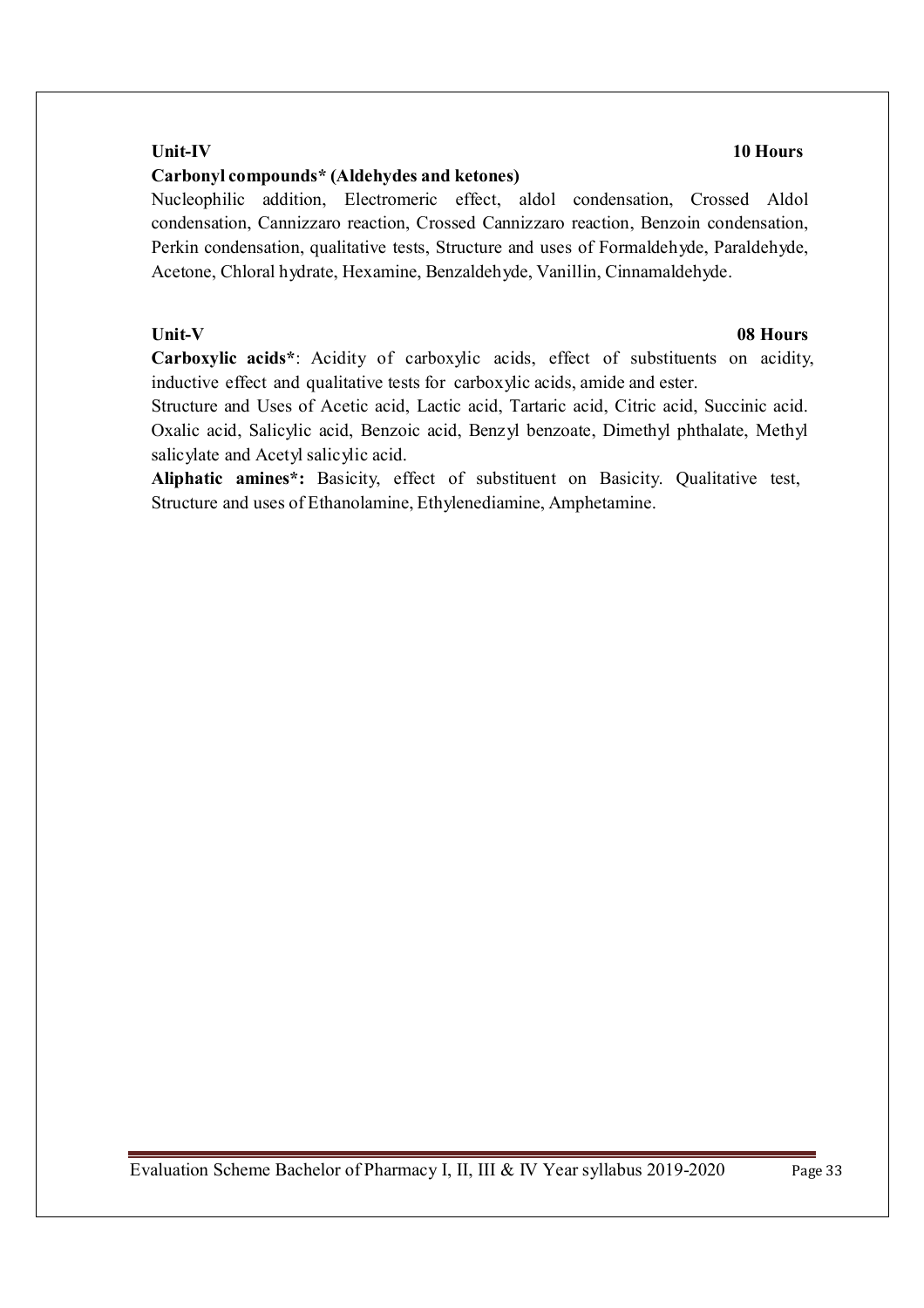### **BP208P. PHARMACEUTICAL ORGANIC CHEMISTRY-I (Practical)**

#### **4 Hours / week**

- A. Systematic qualitative analysis of unknown organic compounds like
	- 1. Preliminary test: Color, odor, aliphatic/aromatic compounds, saturation and unsaturation, etc.
	- 2. Detection of elements like Nitrogen, Sulphur and Halogen by Lassaigne's test.
	- 3. Solubility test.
	- 4. Functional group test like Phenols, Amides/Urea, Carbohydrates, Amines, Carboxylic acids, Aldehydes and Ketones, Alcohols, Esters, Aromatic and Halogenated Hydrocarbons, Nitro compounds and Anilides.
	- 5. Melting point/Boiling point of organic compounds.
	- 6. Identification of the unknown compound from the literature using melting point/ boiling point.
	- 7. Preparation of the derivatives and confirmation of the unknown compound by melting point/ boiling point.
	- 8. Minimum 5 unknown organic compounds to be analyzed systematically.
- B. Preparation of suitable solid derivatives from organic compounds.
- C. Construction of molecular models.

#### **Recommended Books (Latest Editions)**

- Organic Chemistry by Morrison R.T., Boyd R.N. and Bhattacharjee, S.K., Dorling Kindersley (India) Pvt. Ltd. (Pearson Education Ltd.), New Delhi.
- Organic Chemistry by I.L. Finar, Volume-I, Pearson Education Ltd, New Delhi.
- Organic Chemistry by Bruice P.Y. and Prasad, K.J.R., Dorling Kindersley (India) Pvt. Ltd, New Delhi.
- A Guidebook to Mechanism in Organic Chemistry by Peter Sykes, Longman Group Ltd., Noida.
- Strategic Applications of Named Reactions in Organic Chemistry by Laszlo Kurti and Barbara Czako, Elsevier Academic Press.
- Reaction and Reaction Mechanism by Ahluwalia/Chatwal, Narosa Publishing House, New Delhi.
- Organic Chemistry by Jain M.K., Sohan Lal Nagin Chand & Co, New Delhi.
- Elementary Practical Organic Chemistry by Vogel A.I., Dorling Kindersley (India) Pvt. Ltd. (Pearson Education Ltd.), New Delhi.
- Practical Organic Chemistry by Mann F.G, and Saunders, B.C., Dorling Kindersley (India) Pvt. Ltd. (Pearson Education Ltd.), New Delhi.
- Advanced Practical Organic Chemistry by N.K. Vishnoi, Vikas Publishing House Pvt. Ltd., Noida.
- Introduction to Organic Laboratory Techniques by Pavia, Lampman and Kriz, Cengage Learning, Delhi.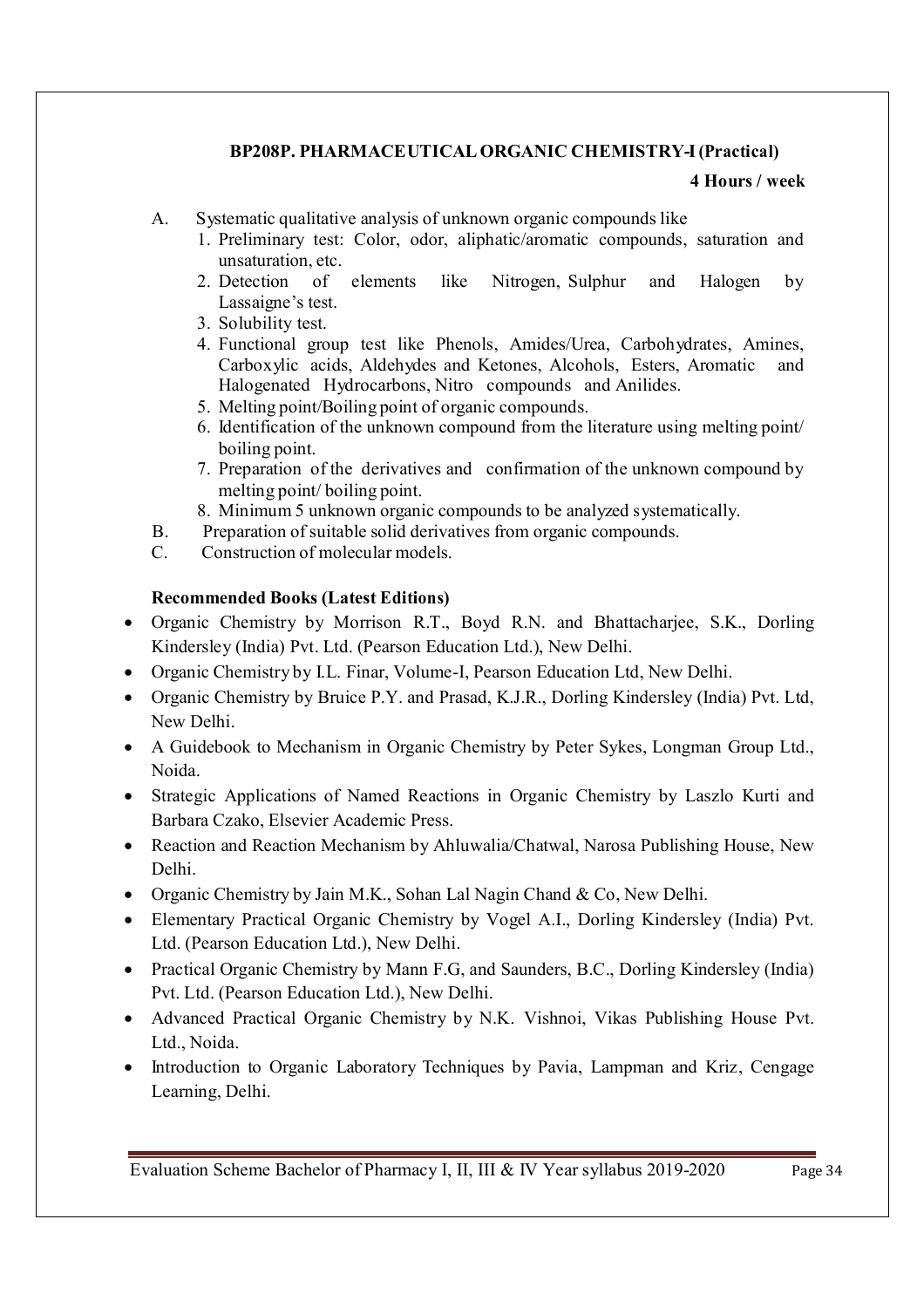#### **BP203T. BIOCHEMISTRY (Theory)**

#### **Course Content**:

#### **Unit-I 08 Hours**

**Biomolecules**: Introduction, classification, chemical nature and biological role of carbohydrate, lipids, nucleic acids, amino acids and proteins.

**Bioenergetics**: Concept of free energy, endergonic and exergonic reaction, Relationship between free energy, enthalpy and entropy; Redox potential.

Energy rich compounds; classification; biological significances of ATP and cyclic AMP.

#### **Carbohydrate metabolism**:

Glycolysis- Pathway, energetics and significance.

Gluconeogenesis- Pathway and its significance.

Citric acid cycle- Pathway, energetics and significance.

HMP shunt and its significance- Glucose-6-Phosphate dehydrogenase (G6PD) deficiency. Glycogen metabolism Pathways and glycogen storage diseases (GSD).

Hormonal regulation of blood glucose level and Diabetes mellitus.

### **Biological oxidation**:

Electron transport chain (ETC) and its mechanism.

Oxidative phosphorylation & its mechanism and substrate level phosphorylation. Inhibitors ETC and oxidative phosphorylation/Uncouplers.

**Lipid metabolism**: β-Oxidation of saturated fatty acid (Palmitic acid). Formation and utilization of ketone bodies; ketoacidosis. De novo synthesis of fatty acids (Palmitic acid).

Biological significance of cholesterol and conversion of cholesterol into bile acids, steroid hormone and vitamin D.

Disorders of lipid metabolism: Hypercholesterolemia, atherosclerosis, fatty liver and obesity.

**Amino acid metabolism**: General reactions of amino acid metabolism. Transamination, deamination and decarboxylation, Urea cycle and its disorders. Catabolism of phenylalanine and tyrosine and their metabolic disorders (Phenylketonuria, Albinism, Alkaptonuria, Tyrosinemia).

Synthesis and significance of biological substances: 5-HT, melatonin, dopamine, noradrenaline, adrenaline.

Catabolism of heme; hyperbilirubinemia and jaundice.

Evaluation Scheme Bachelor of Pharmacy I, II, III & IV Year syllabus 2019-2020 Page 35

### **Unit-III 10 Hours**

**Unit-II 10 Hours**

### **45 Hours**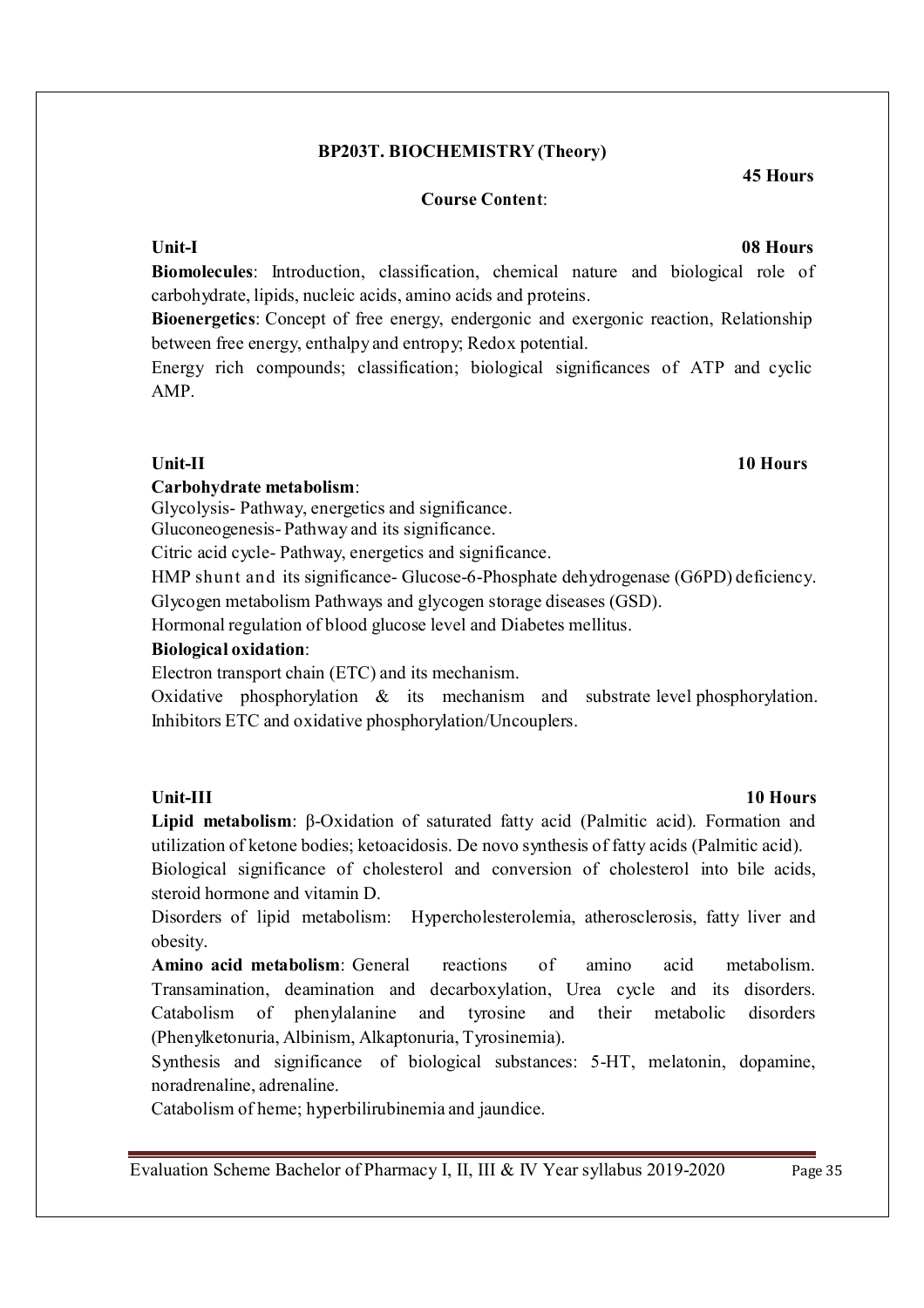### **Nucleic acid metabolism and genetic information transfer**

Biosynthesis of purine and pyrimidine nucleotides.

Catabolism of purine nucleotides and Hyperuricemia and Gout disease.

Organization of mammalian genome.

Structure of DNA and RNA and their functions DNA replication (semi conservative model) Transcription or RNA synthesis.

Genetic code, Translation or Protein synthesis and inhibitors.

#### **07 Hours**

#### **Enzymes**

Introduction, properties, nomenclature and IUBMB classification of enzymes.

Enzyme kinetics (Michaelis-Menten plot, Line-Weaver Burke plot) Enzyme inhibitors with examples.

Regulation of enzymes: enzyme induction and repression, allosteric enzymes regulation. Coenzymes: Structure and biochemical functions.

Therapeutic and diagnostic applications of enzymes and isoenzymes.

Evaluation Scheme Bachelor of Pharmacy I, II, III & IV Year syllabus 2019-2020 Page 36

#### **Unit-IV 10 Hours**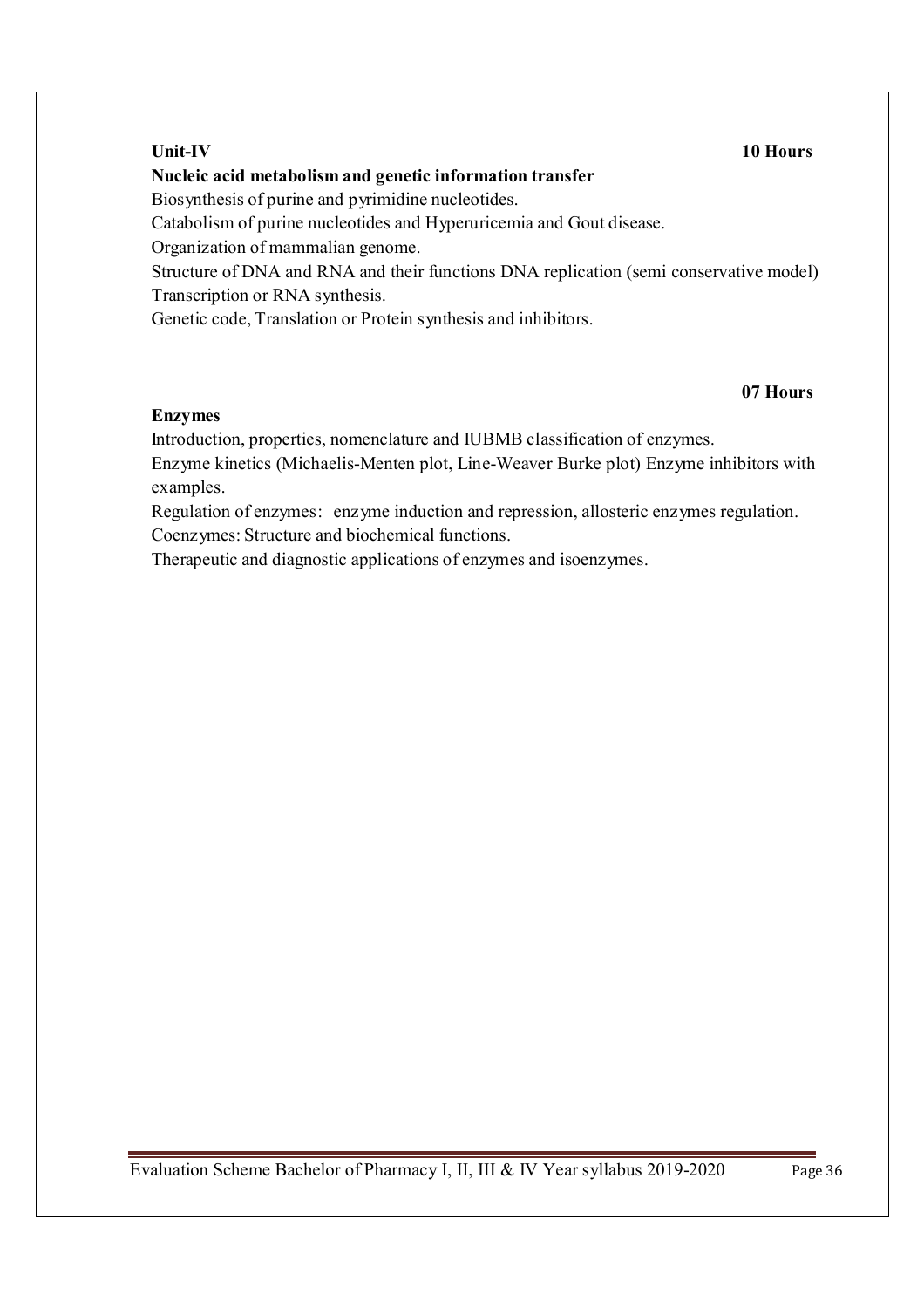#### **BP209P. BIOCHEMISTRY (Practical)**

#### **4 Hours / Week**

- 1. Qualitative analysis of carbohydrates (Glucose, Fructose, Lactose, Maltose, Sucrose and starch).
- 2. Identification tests for Proteins (Albumin and Casein).
- 3. Quantitative analysis of reducing sugars (DNSA method) and Proteins (Biuret method).
- 4. Qualitative analysis of urine for abnormal constituents.
- 5. Determination of blood creatinine.
- 6. Determination of blood sugar.
- 7. Determination of serum total cholesterol.
- 8. Preparation of buffer solution and measurement of pH.
- 9. Study of enzymatic hydrolysis of starch.
- 10. Determination of Salivary amylase activity.
- 11. Study the effect of Temperature on Salivary amylase activity.
- 12. Study the effect of substrate concentration on salivary amylase activity.

#### **Recommended Books (Latest Editions)**

- Harper's Illustrated Biochemistry by Murray R.K. and Granner D.K., Lange Medical Publication.
- Lehninger Principles of Biochemistry by Nelson D.L. and Cox M.M., Macmillan Worth Publishers.
- Fundamentals of Biochemistry by Voet D., Voet J.G., Pratt C.W., John Wiley and Sons Inc.
- Lippincott's Illustrative Reviews: Biochemistry by Champe P.C., Harvey R.A., Ferrier D.R., Lippincott Williams and Wilkins.
- Principles and Techniques of Biochemistry and Molecular Biology- by Wilson K. and Walker J., Cambridge University Press.
- Bioorganic Chemistry: A Chemical Approach to Enzyme Action by Dugas H., Springer (India) Private Limited, New Delhi.
- Molecular Cell Biology by Lodish H., Berk A., Matsudiaira P., Kaiser C.A., Krieger M. and Scott M.P., W. H. Freeman and Company, New York.
- Introduction of Practical Biochemistry by David T. Plummer. (3rd Edition), McGraw Hill, New Delhi.
- Outline of Biochemistry by Conn E.E. and Stumph P.K., John Wiley & Sons, New York.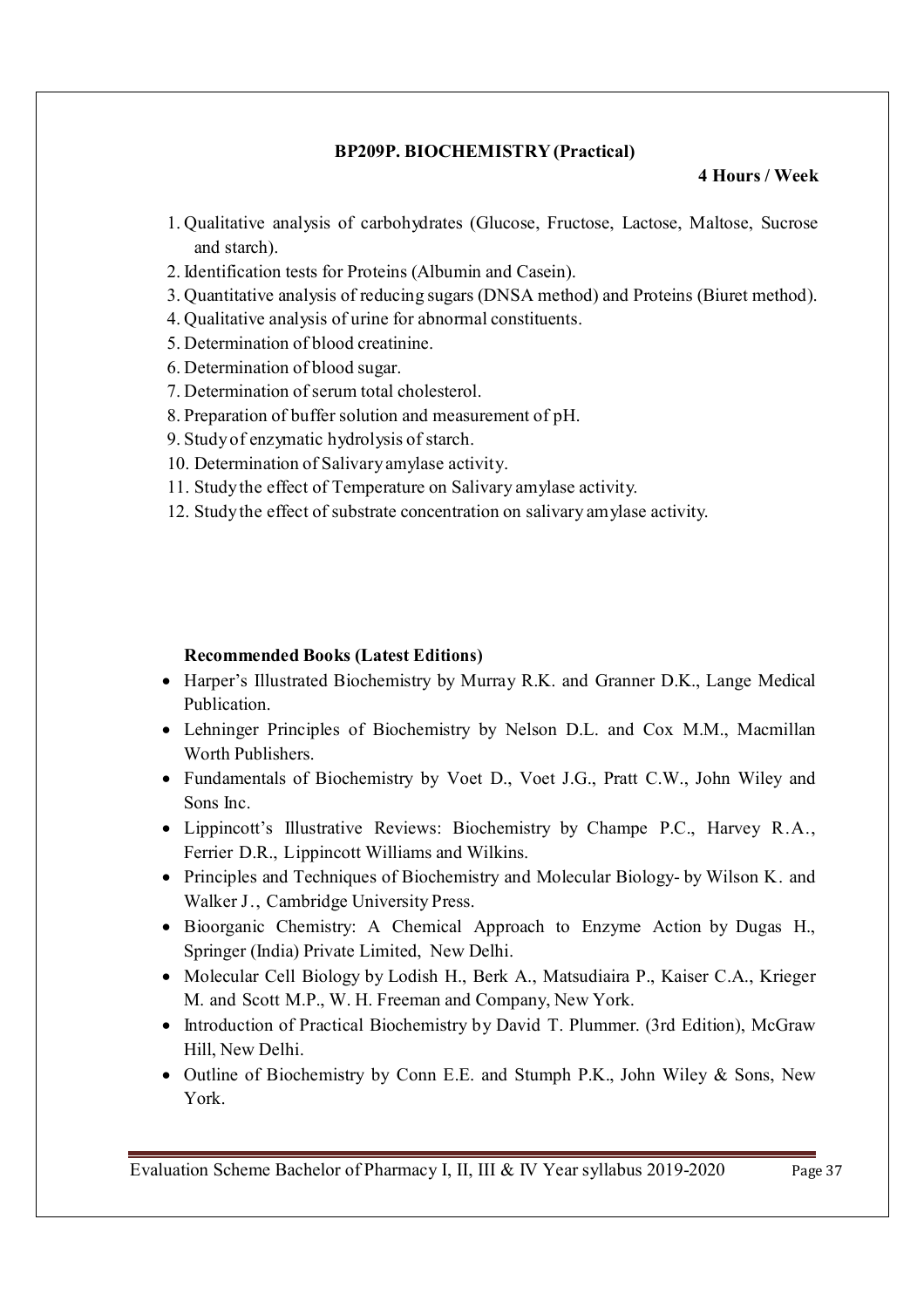- Biochemistry by Stryer L. and Berg J.M., W.H. Freeman and Company, New York.
- Textbook of Biochemistry by Harrow B. and Mazur A., W.B. Saunders Co., Philadelphia.
- Practical Biochemistry by Harold Varley. CBS Publishers and Distributors. New Delhi.
- Practical Biochemistry for Medical students by Rajagopal and Ramakrishna.
- Laboratory Manual in Biochemistry by Jayaraman J., Wiley Eastern Limited.
- Practical Manual to Biochemistry by Singh S.P., CBS Publisher, New Delhi.
- Modern Experimental Biochemistry by Boyer R.F., Dorling Kindersley (India) Pvt. Ltd.
- Comprehensive Viva and Practical Biochemistry by Deb A.C., New Centre Book Agency (P.) Ltd. London.
- Pharmaceutical Biochemistry by Vyas S.P. and Kohli D.V., CBS Publishers & Distributors, New Delhi.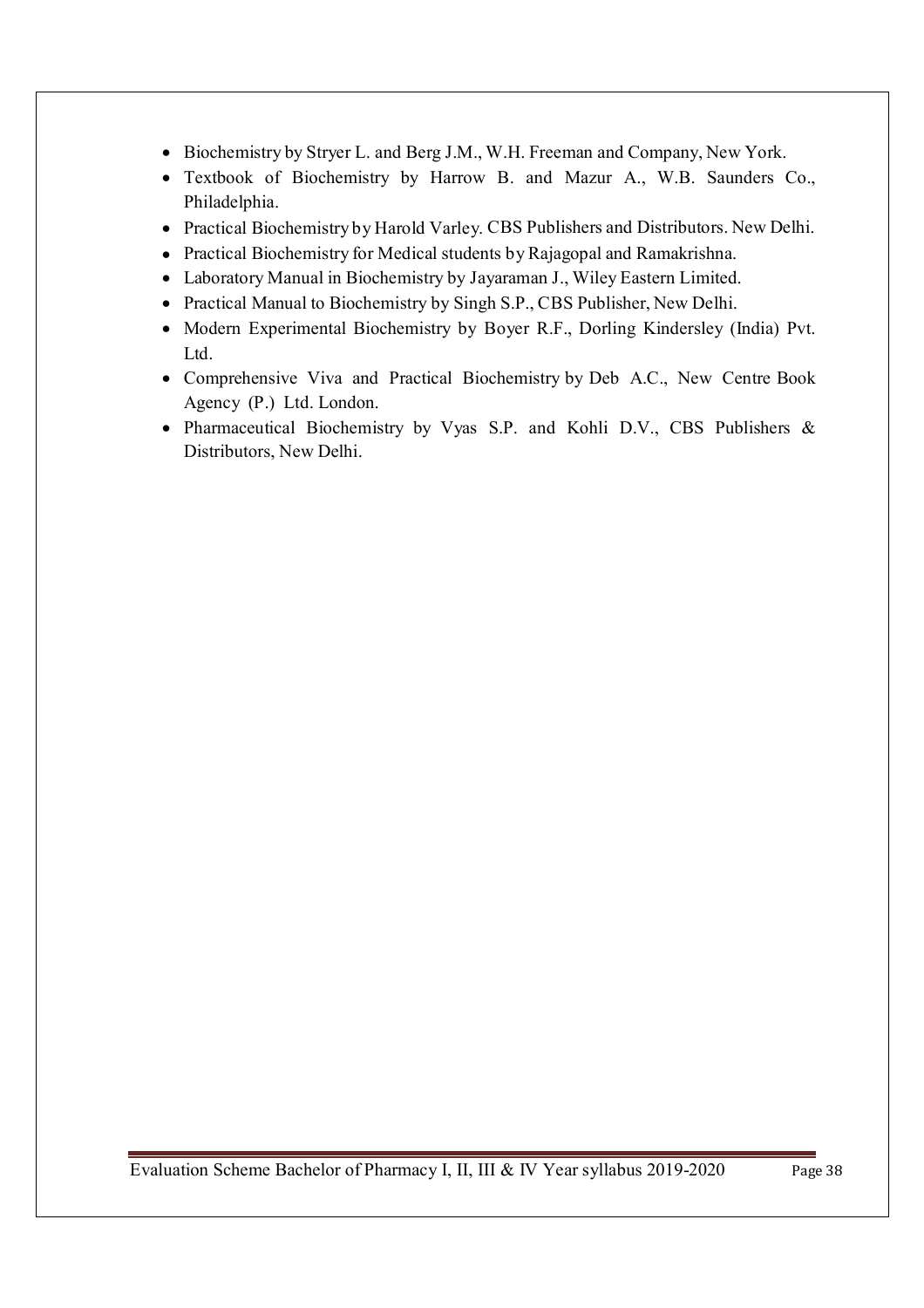#### **BP204T. PATHOPHYSIOLOGY (THEORY)**

#### **Course content:**

### **Basic principles of Cell injury and Adaptation:**

Introduction, definitions, Homeostasis, Components and Types of Feedback systems, Causes of cellular injury**,** Pathogenesis (Cell membrane damage, Mitochondrial damage, Ribosome damage, Nuclear damage)**,** Morphology of cell injury – Adaptive changes (Atrophy, Hypertrophy, hyperplasia, Metaplasia, Dysplasia)**,** Cell swelling, Intra cellular accumulation, Calcification, Enzyme leakage and Cell Death Acidosis & Alkalosis, Electrolyte imbalance.

#### **Basic mechanism involved in the process of inflammation and repair:**

Introduction, Clinical signs of inflammation, Different types of Inflammation, Mechanism of Inflammation – Alteration in vascular permeability and blood flow, migration of WBC's, Mediators of inflammation, Basic principles of wound healing in the skin, Pathophysiology of Atherosclerosis.

#### **Unit-II 10Hours**

#### **Cardiovascular System:**

Hypertension, congestive heart failure, ischemic heart disease (angina, myocardial infarction, atherosclerosis and arteriosclerosis)

**Respiratory system:** Asthma, Chronic obstructive airways diseases. **Renal system:** Acute and chronic renal failure.

#### **Hematological Diseases:**

Iron deficiency, megaloblastic anemia (Vitamin B12 and folic acid), sickle cell anemia, thalassemia, hereditary acquired anemia, hemophilia.

**Endocrine system:** Diabetes, thyroid diseases, disorders of sex hormones.

**Nervous system:** Epilepsy, Parkinson's disease, stroke, psychiatric disorders: depression, schizophrenia and Alzheimer's disease.

**Gastrointestinal system:** Peptic Ulcer.

#### **Unit-IV 8 Hours**

Inflammatory bowel diseases, jaundice, hepatitis (A, B, C, D, E, F) alcoholic liver disease. **Disease of bones and joints:** Rheumatoid arthritis, osteoporosis and gout. **Principles of cancer:** classification, etiology and pathogenesis of cancer.

Evaluation Scheme Bachelor of Pharmacy I, II, III & IV Year syllabus 2019-2020 Page 39

## **Unit-I 10 Hours**

**45Hours** 

### Unit-III 10Hours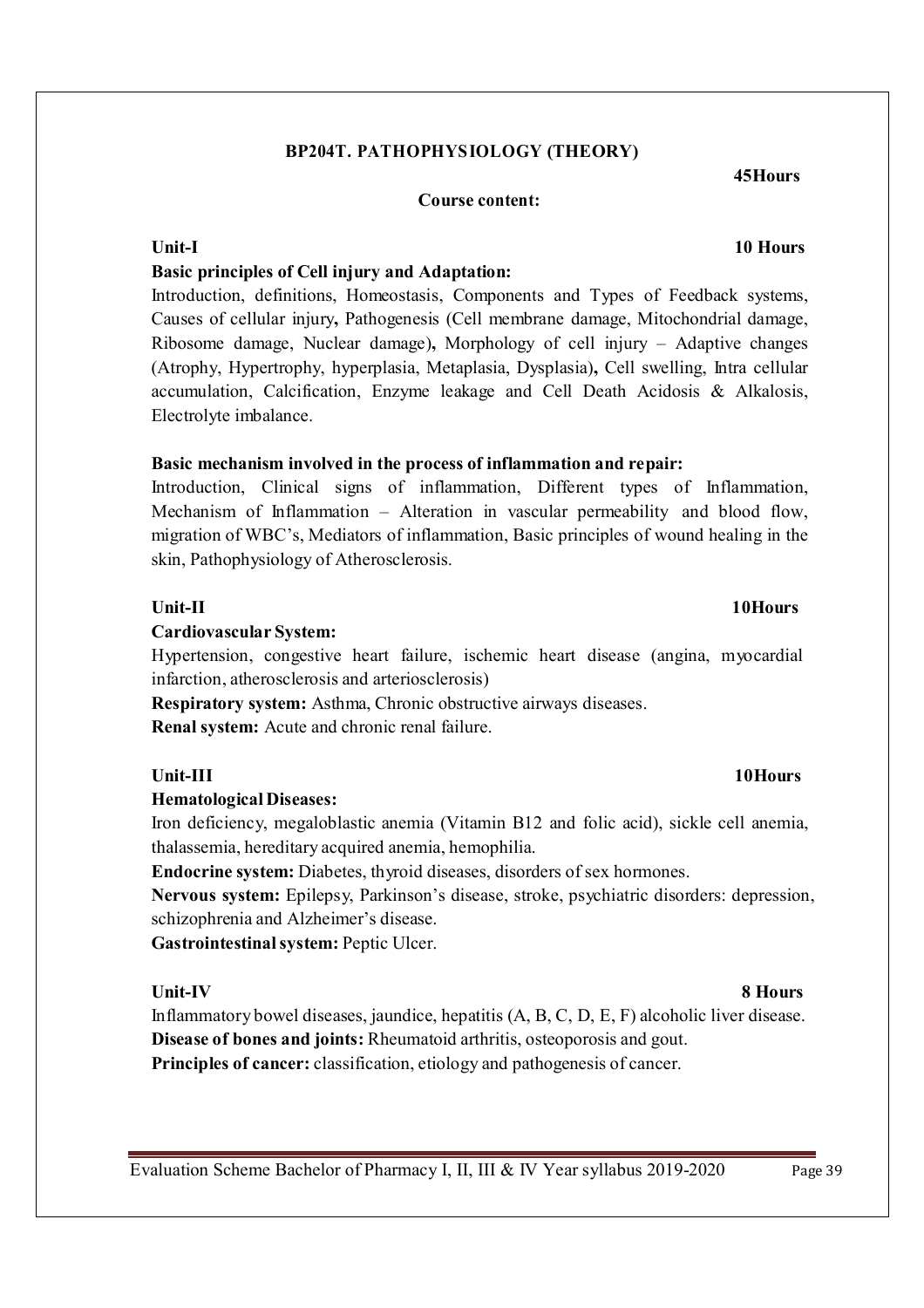### **Unit-V 7 Hours**

**Infectious diseases:** Meningitis, Typhoid, Leprosy, Tuberculosis, Urinary tract infections. **Sexually transmitted diseases:** AIDS, Syphilis, Gonorrhea.

### **Recommended Books (Latest Editions)**

- Robbins & Cotran Pathologic Basis of Disease by Vinay Kumar, Abul K. Abas, Jon C. Aster; South Asia edition; India; Elsevier.
- Text book of Pathology by Harsh Mohan;  $6<sup>th</sup>$  edition; India; Jaypee Publications.
- Goodman Gilman's The Pharmacological Basis of Therapeutics by Laurence B, Bruce C., Bjorn K.  $12<sup>th</sup>$  edition; McGraw-Hill, New York.
- Best and Taylor's Physiological Basis of Medical Practice by Best, Charles Herbert, Taylor, Norman Burke, John Bernard, 12<sup>th</sup> edition; United States; William and Wilkins, Baltimore.
- Davidson's Principles and Practice of Medicine by Nicki R. College, Brian R. Walker, Stuart H. Ralston, 21<sup>st</sup> edition; London; ELBS/Churchill Livingstone.
- Textbook of Medical Physiology by Guyton A, John. E Hall;  $12^{th}$  edition; WB Saunders Company.
- Pharmacotherapy by Joseph DiPiro, Robert L. Talbert, Gary Yee, Barbara Wells, L. Michael Posey, A Pathophysiological Approach; 9 edition; London; McGraw Hill Medical.
- Basic Pathology by V. Kumar, R. S. Cotran and S. L. Robbins,  $6^{th}$  edition; Philadelphia; WB Saunders Company.
- Clinical Pharmacy and Therapeutics by Roger Walker, Clive Edwards,  $3^{rd}$  edition; London; Churchill Livingstone Publication.

### **Recommended Journals**

- The Journal of Pathology. ISSN: 1096-9896 (Online).
- The American Journal of Pathology. ISSN: 0002-9440.
- Pathology. 1465-3931 (Online).
- International Journal of Physiology, Pathophysiology and Pharmacology, ISSN: 1944- 8171.
- Indian Journal of Pathology and Microbiology. ISSN-0377-4929.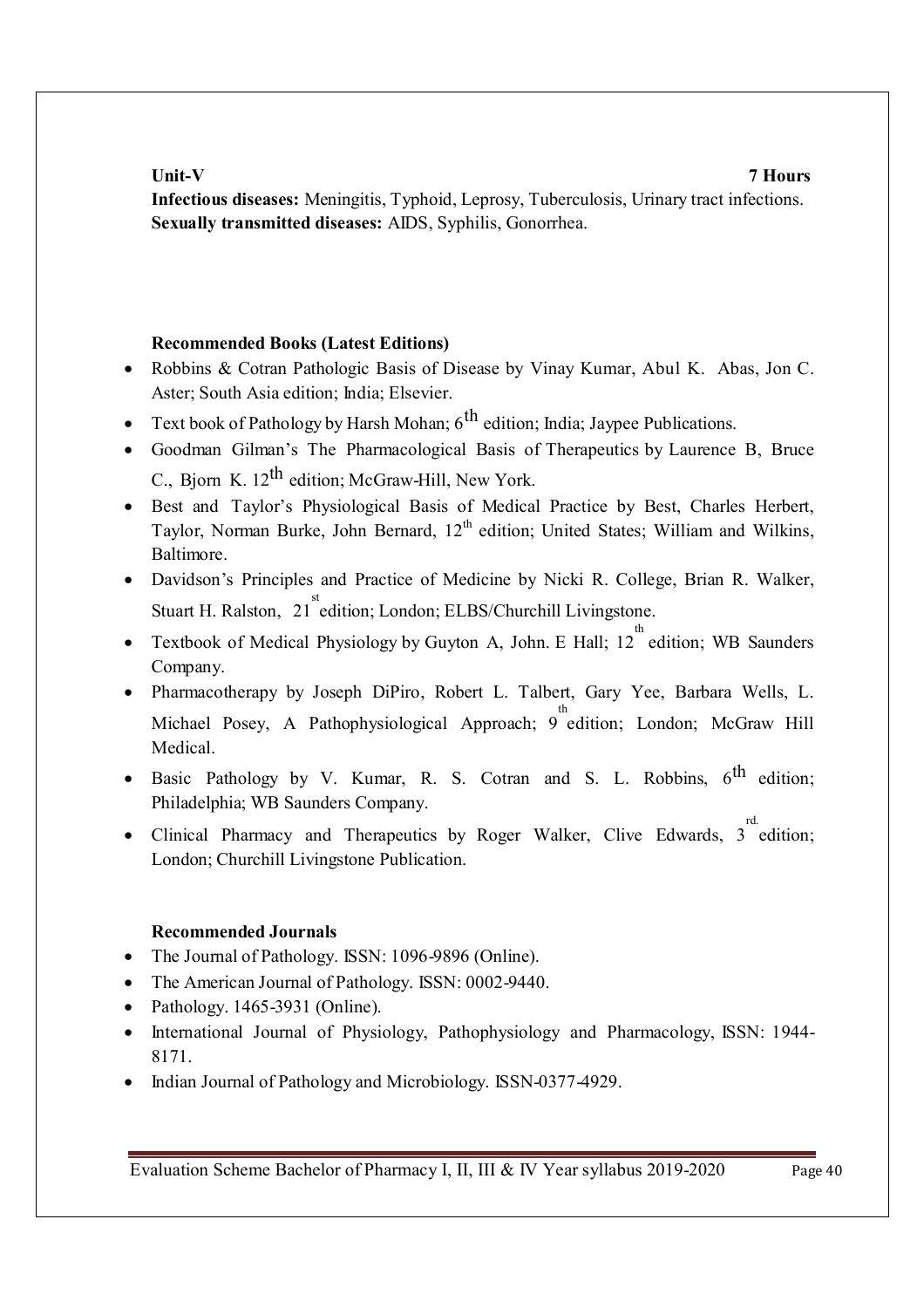### **BP205T. COMPUTER APPLICATIONS IN PHARMACY (Theory)**

#### **30 Hours (2 Hours/Week)**

#### **Course content:**

### **Unit-I 06 hours Number system**: Binary number system, Decimal number system, Octal number system, Hexadecimal number systems, conversion decimal to binary, binary to decimal, octal to binary, binary addition, binary subtraction – One's complement, Two's complement method, binary multiplication, binary division.

**Concept of** I**nformation Systems and Software:** Information gathering, requirement and feasibility analysis, data flow diagrams, process specifications, input/output design, process life cycle, planning and managing the project.

#### **Unit-II**

**Web technologies**: Introduction to HTML, XML, CSS and Programming languages, introduction to web servers and Server Products.

Introduction to databases, MYSQL, MS ACCESS, Pharmacy Drug database.

### **Unit-III 06 hours**

**Application of computers in Pharmacy** – Drug information storage and retrieval, Pharmacokinetics, Mathematical model in Drug design, Hospital and Clinical Pharmacy, Electronic Prescribing and discharge (EP) systems, barcode medicine identification and automated dispensing of drugs, mobile technology and adherence monitoring.

Diagnostic system. Lab-diagnostic System, Patient Monitoring System, Pharma Information System.

**Unit-IV 06 hours Bioinformatics:** Introduction, Objective of Bioinformatics, Bioinformatics Databases, Concept of Bioinformatics, Impact of Bioinformatics in Vaccine Discovery.

### **Computers as data analysis in Preclinical development**:

Chromatographic dada analysis (CDS), Laboratory Information management System (LIMS) and Text Information Management System (TIMS).

# **06 hours**

#### **Unit-V 06 hours**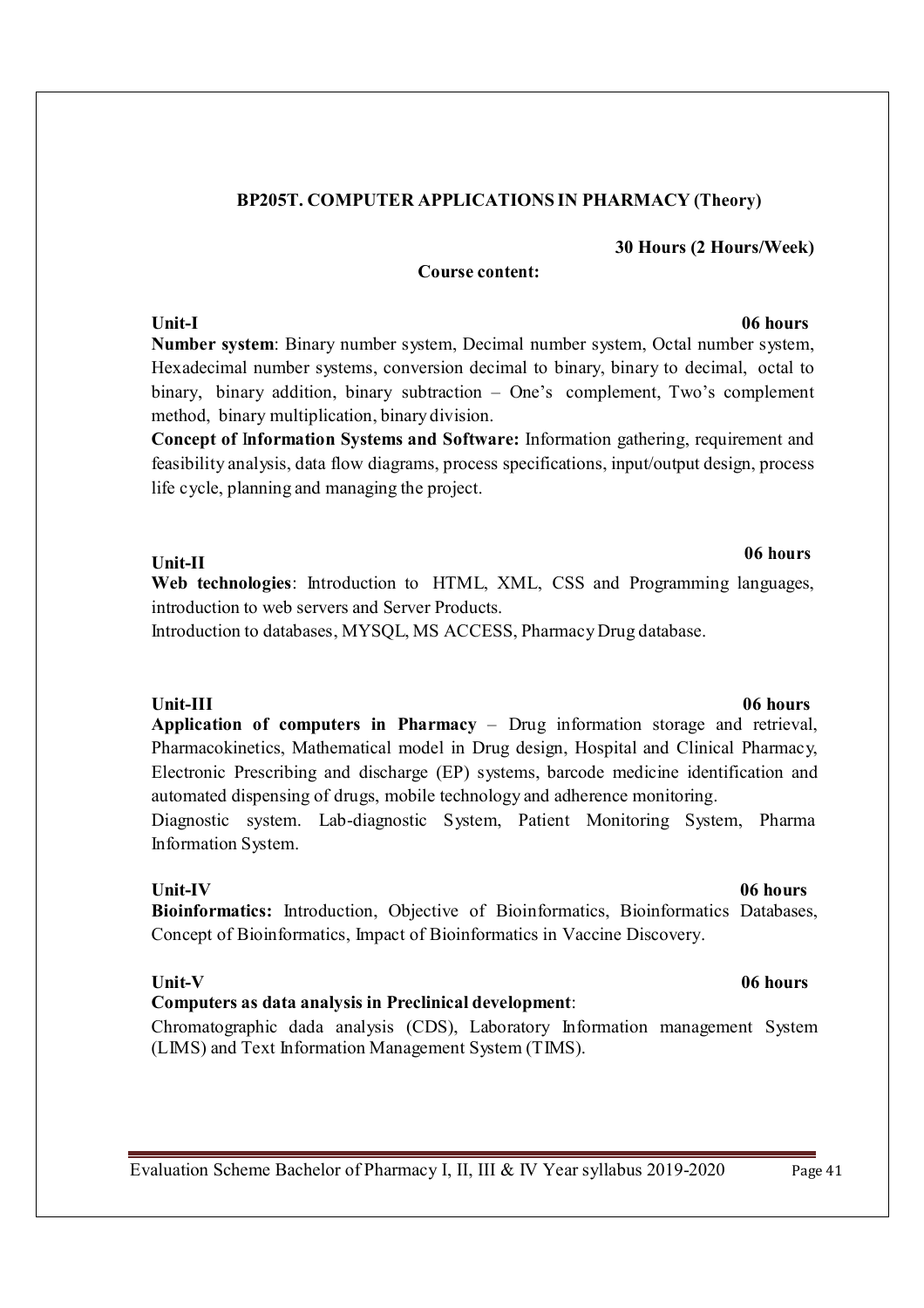### **BP210P. COMPUTER APPLICATIONS IN PHARMACY (Practical)**

- 1. Design a questionnaire using a word processing package to gather information about a particular disease.
- 2. Create a HTML web page to show personal information.
- 3. Retrieve the information of a drug and its adverse effects using online tools.
- 4. Creating mailing labels Using Label Wizard, generating label in MS WORD.
- 5. Create a database in MS Access to store the patient information with the required fields using access.
- 6. Design a form in MS Access to view, add, delete and modify the patient record in the database.
- 7. Generating report and printing the report from patient database.
- 8. Creating invoice table using MS Access.
- 9. Drug information storage and retrieval using MS Access.
- 10. Creating and working with queries in MS Access.
- 11. Exporting Tables, Queries, Forms and Reports to web pages.
- 12. Exporting Tables, Queries, Forms and Reports to XML pages.

### **Recommended books (Latest edition):**

- Computer Application in Pharmacy by William E. Fassett, Lea and Febiger, South Washington Square, USA, (215) 922-1330.
- Computer Application in Pharmaceutical Research and Development by Sean Ekins, Wiley-Interscience, A John Willey and Sons, INC., Publication, USA.
- Bioinformatics (Concept, Skills and Applications) by S.C. Rastogi, CBS Publishers and Distributors, 4596/1- A, 11 Darya Gani, New Delhi.
- Microsoft office Access 2003, Application Development Using VBA, SOL Server, DAP and Infopath by Cary N. Prague – Wiley Dreamtech India (P) Ltd., New Delhi.